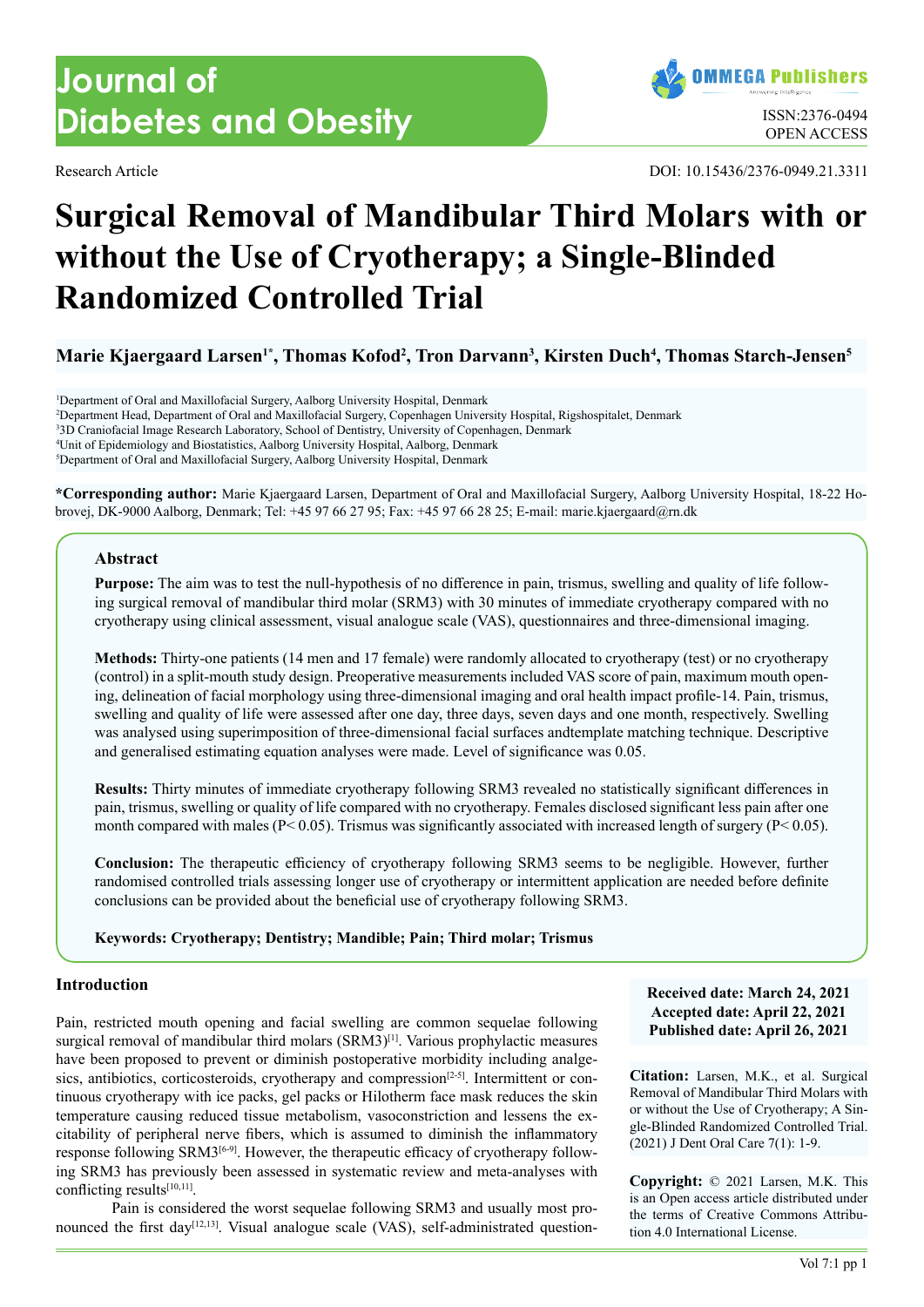naire, numeric or verbal rating scaleand consumption of analgesics are the most commonly used methods of pain assessment revealing improved therapeutic efficacy of intermittent and continuous cryotherapy on pain, as documented in recent published systematic reviews and meta-analyses[\[10,14,15\]](#page-7-1).

Restricted mouth opening and facial swelling are generally considered secondary outcomes<sup>[13]</sup>. Linear measurements of interincisal maximal mouth opening with a ruler or caliper are often used for assessment of restricted mouth opening demonstratinglessened trismus with intermittent cryotherapy following SRM[3\[16\].](#page-7-4) Two-dimensional (2D) measurements between reference points or anatomic landmarks are frequently used for assessment of facial swelling disclosingdiminished swelling with prolonged intermittent cryotherapy<sup>[16,17]</sup>. However, facial swelling is characterised by a localised volumetric enlargement of the cheek due to accumulation of fluid. Two-dimensional measurements of a three-dimensional (3D) volumetric enlargement is therefore associated with vagueness due to in accurate facial depth and shape measurements<sup>[18,19]</sup>. Volumetric assessment using 3D optical scanning technique following SRM3 have demonstrated significantly diminish facial swelling and VAS score of pain with 45 minutes of immediate Hilotherm cryotherapy compared with conventional cooling compresses<sup>[20]</sup>. However, evaluation of facial swelling with the use of 3D imaging technique following SRM3 with or without cryotherapy has never been conducted. Thus, the objective of the present study was to test the null-hypothesis of no difference in pain, restricted mouth opening, facial swelling and quality of life following SRM3 with 30 minutes of immediate cryotherapy compared with no cryotherapy using clinical assessment, VAS score of pain, self-administrated questionnaires and 3D imaging.

# **Material and Methods**

# **Study design**

Arandomised single-blinded controlled trial using a split-mouth study design was conducted at the Departments of Oral and Maxillofacial Surgery, Copenhagen University Hospital, Rigs hospital, and Aalborg University Hospital, Denmark. The study was performed in accordance with the Declaration of Helsinki II and the Consolidated Standards of Reporting Trials (CON-SORT) statement<sup>[21]</sup> and approved by Research Ethics Committee and the Danish Data Protection Agency (Approval no.: N-20170016).

Panoramic radiograph of patients scheduled for SRM3 prior to orthognathic surgery were screened. Candidates with bilateral and comparable impacted third molars according to Pell and Gregory classification were invited to participate and received written information of the study<sup>[\[22\]](#page-7-8)</sup>. Those patients who met the inclusion criteria received additional verbal information about the study protocol and signed an informed consent form before initiating the study. Included patients were informed that it was voluntary and free of charge to participate and they could at any given time withdraw from the study.

# **Sample size calculation and study population**

Sample size calculation was conducted using Clincalc.com (http://clincalc.com/stats/samplesize.aspx, accessed 9<sup>th</sup> March 2017). Based on sample size calculation and assuming a 10% dropout rate, it was planned to enrol 31 patients for each treatment group, in order to detect a 20 mm difference VAS-score of pain on the first postoperative day between the two treatment modalities, with a power of 0.8 and a significance level equal to 0.05.

Position of the mandibular third molarson panoramic radiographs were classified using Pell & Gregory system and Winter's classification<sup>[\[22\]](#page-7-8)</sup>.

Inclusion criteria were:

- Bilateral symmetrical impacted third molars
- Indication for removal of third molars
- Age between 18 and 40 years

Exclusion criteria were:

- Acute infection in the oral cavity at the time of surgery
- Previous maxillofacial trauma
- Craniofacial clefts or syndromes
- Systemic bone disease (i.e. arthritis) or diabetes mellitus
- Psychological disease
- Pregnancy and breastfeeding
- Failure to attend follow-up

# **Randomisation and blinding**

A computer-aided block randomisation was used to fabricate a randomisation sheet with a serial number from 1 to 31 allocating the mandibular third molar to 30 minutes of immediate postoperative cryotherapy (test side) or no cryotherapy (control side) (http://www.randomization.com, Randomization.com, date: 26<sup>th</sup> December 2018). Sealed envelopes were used to store the numbers. Each patient opened an envelope with a number, which was passed to the assistant nurse, who combined the number with the randomisation sheet to allocate the third molar to test or control group. The randomisation sheet was kept by the assistant nurse until the study was unblinded.

The surgeon and assessor were blinded in relation to test or control group, since the assistant nurse placed the cold gel pack on the patient´s cheek after the surgeon had left the room and was also responsible for removing the gel pack after 30 minutes.

# **Surgical procedure**

Included patients underwent SRM3 in local anaesthesia by the same trained surgeon (MKL) using a standard technique. Each patient had only one third molar removed at each time. All patients received prophylactic analgesic including 400 mg ibuprofen (Ipren®, Takeda Pharma, Denmark) and 1,000 mg paracetamol (Pinex®, Actavis A/S, Denmark), one hour prior to surgery.

The inferior alveolar nerve and the lingual nerve were anesthetised with 20 mg/mL mepivacaine hydrochloride and 5µg/mL adrenaline (Carbocain-Adrenalin®, AstraZeneca, Denmark). An incision from the anterior border of the ascending mandibular ramus to the distal part of the lower first molar was performed. The mucosal flap was elevated, and bone removal was performed with a round burr under irrigation with 0.9% saline solution. If necessary, the third molar was sectioned witha fissure bur before the tooth was elevated out. The extraction socket and surrounding bone was irrigated with 0.9% saline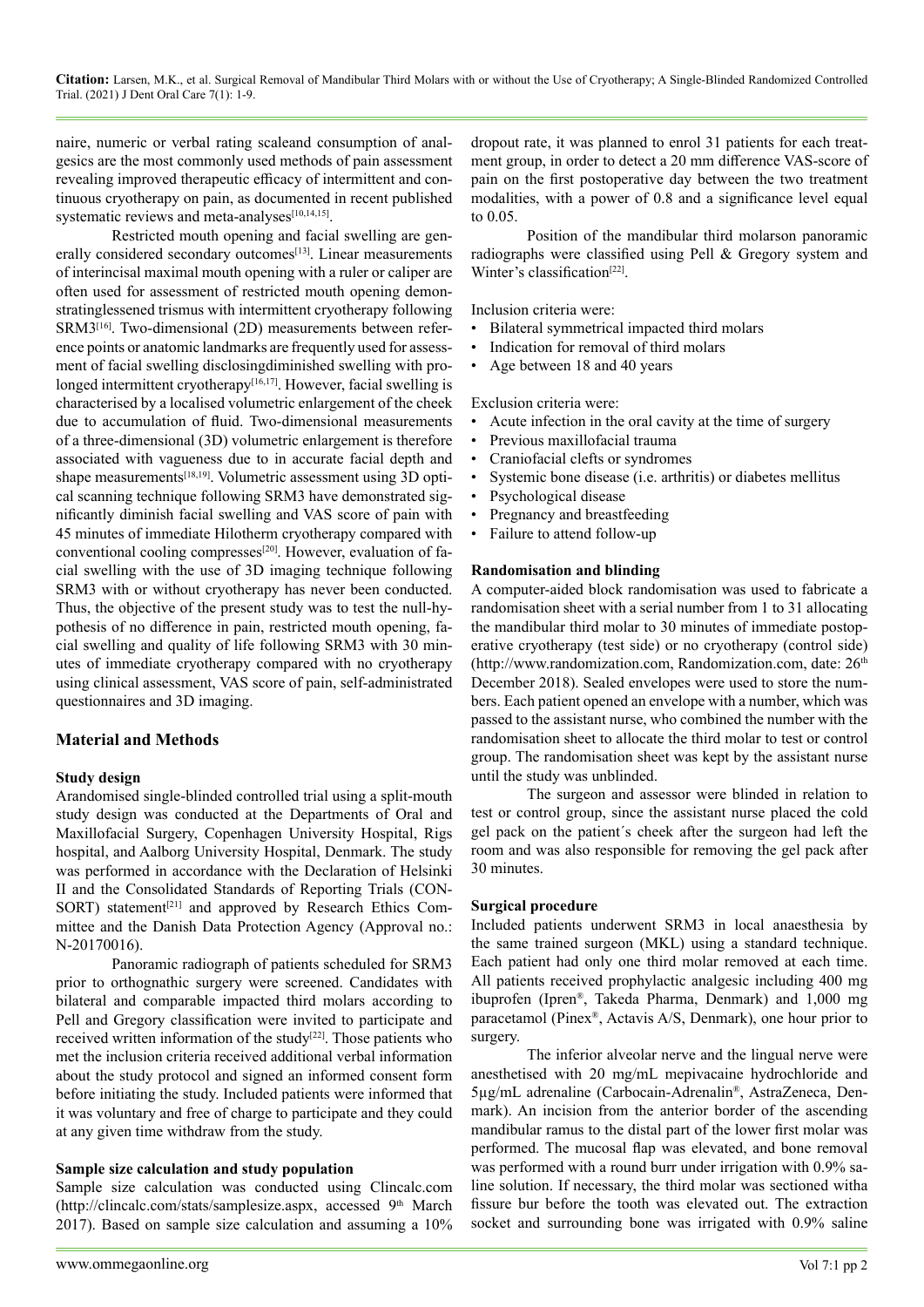

solution, and the surgical site was sutured (4-0 VicrylRapide®, Ethicon, Johnson and Johnson, Germany).

A freezable cold gel pack (Soft Stretch Jaw Wrap with Cold Packs, Cool Jaw, USA) was applied on the cheek immediately after SRM3 for 30 minutes, if the third molar was allocated for cryotherapy.

Regardless of the randomisation groups, all patients received standard postoperative instructions and pain medication including mouth rinse with 0.12% chlorhexidine three times a day (KlorhexidinMundskyl 0,12%®, Faaborg Pharma, Denmark), 400 mg of ibuprofen three times a day (Ipren®, Takeda Pharma, Denmark) and 1.000mg paracetamol four times a day (Pinex®, Actavis A/S, Denmark).

### **Data collection**

Data was collected by the same assessor (MKL). Assessments were performed preoperatively (T0), one day (T1), three days (T2), seven days (T3), and one month (T4) following SRM3, respectively.

Patient perception of pain was evaluated by a 100 mm VAS-score obtained preoperatively (T0), one day (T1), three days (T2), seven days (T3) and one month (T4) following SRM3, respectively. Instructions for using VAS was explained in details and patients had to mark on the line the point that they felt represented their pain. Zero indicated no pain, and 100 indicated worst imaginable pain. The VAS score was measured to the nearest millimetres with a ruler.

Mouth opening was measured as the maximum distance between the upper and lower incisal edges in millimetres with a ruler preoperatively (T0), three days (T2), seven days (T3) and one month (T4) following SRM3, respectively.

The facial morphology was delineated using 3D optical scan (David SLS-3 3D scanner, DAVID Vision Systems, Germany) obtained preoperatively (T0), three days (T2) and seven days (T3) following SRM3, respectively. Patients were positioned one meter from the 3D optical scanner in an upright chair with closed mouth, relaxed facial expression and adequate head support. The position of the 3D optical scanner and the chair was secured in a uniform position valid for all scans. Straight laser lighters were used to standardise the location of the head in a uniform and reproducible position. The laser line followed the frankfurter horizontal plane. DAVID-4-PRO software (DAVID Vision Systems, Germany) was used to capture the 3D optical scans and convert the scans to STL-files, which were transferred to Landmarker (Software, Landmarker 2.0.6, Denmark) [\[23\].](#page-7-9) The volumetric difference in the facial morphology between T0 was compared with T2 and T3 using Landmarker and tem-plate matching technique<sup>[\[24-26\]](#page-7-10)</sup>. A recent contribution applying a similar philosophy to calculate facial volume has recently been applied $[27]$ .

The volume  $V_s$  of facial swelling was defined as the volume (in cm<sup>3</sup>) of the 3D space located between two face surfaces within a swelling region s. The region of facial swelling was defined as a user-defined region of interest (ROI) in the face where  $V_s$  was to be calculated. The method was devised in such a way that  $V_s$  could be monitored in the same swelling region over time and in every subject. A swelling region on an artificially created 3D template face was drawn and the template was subsequently deformed to the shape of each scan, thereby transferring

the swelling region to each scan (Figure 1). This process assured that a portion of a subject scan corresponding to the swelling region would have detailed point correspondence with the swelling region of all other subject scans.



**Figure 1:** Illustration of the measurement process of facial swelling.a) The template face scan with the swelling region (white outline) and six alignment landmarks (red spheres). b) Swelling region shown as wireframe. c) Swelling region in an example subject, color coded according to distance in mm between surface at T0 and T2. d) Swelling region in the same example subject, color coded according to distance in mm between surface at T0 and T3. e) Histograms of the distances displayed in figures c) and d). Solid curve: T2, Dashed curve: T3.

An outline of the swelling region was drawn on the template face surface (Figure.1a-b), and six anatomical landmarks (Figure.1a) visible on both the template face surface and the  $T_0$  surface were selected and pointed out by the operator on both the template and the T<sub>0</sub> surface. A sub-region T<sub>0,sub</sub> of the T<sub>0</sub> surface, which was not expected to be affected by the treatment (a region where only minimal change would occur over time) was selected at the forehead and bridge of nose. The Iterated Closest Point algorithm (ICP)[28] was used to spatially align all subsequent scans in the same subject,  $T_i$ , to  $T_{0,sub}$ . A similarity transform was applied using the six landmarks obtained to bring the swelling region  $s_{\text{template}}$  in the template to the general location of the swelling regions  $s_i$  in the  $T_0$  scan and all subsequent scans  $(T<sub>i</sub>)$ . The s<sub>template</sub> was further deformed to each of the s<sub>i</sub> regions by moving each point in  $s_{\text{template}}$  to the closest surface location on s<sub>i</sub>. This last step established detailed point correspondence between all the  $s_i$  scans. For each triangle in  $s_i$ , the distance to the corresponding triangle in  $s_0$  was calculated. A sign was added to the distance depending on whether  $s_0$  was inside (positive sign, swelling) or outside (negative sign, shrinkage) of  $s_0$ . The result was a number of m distance maps (an example is shown in Figure.1c-e). For each triangle in  $s_0$ , a polyhedron (pentahedron, skew triangular prism) with five faces was created by connecting each of its three vertices with the corresponding vertices in  $s_i$ , forming a small volume element, and its volume *v* was calculated (Figure.1c-d). The volume of the swelling region was the sum of all the volume elements:  $V_{si} = sum(v_j)$  where *j* counted the triangles in *s*. Thereby, the volumetric changes in facial morphology were measured.

The accuracy and precision of the 3D scanner was assessed before the described study was initiated in pilot studies. A total of 40 scans of a mannequin head were compared to a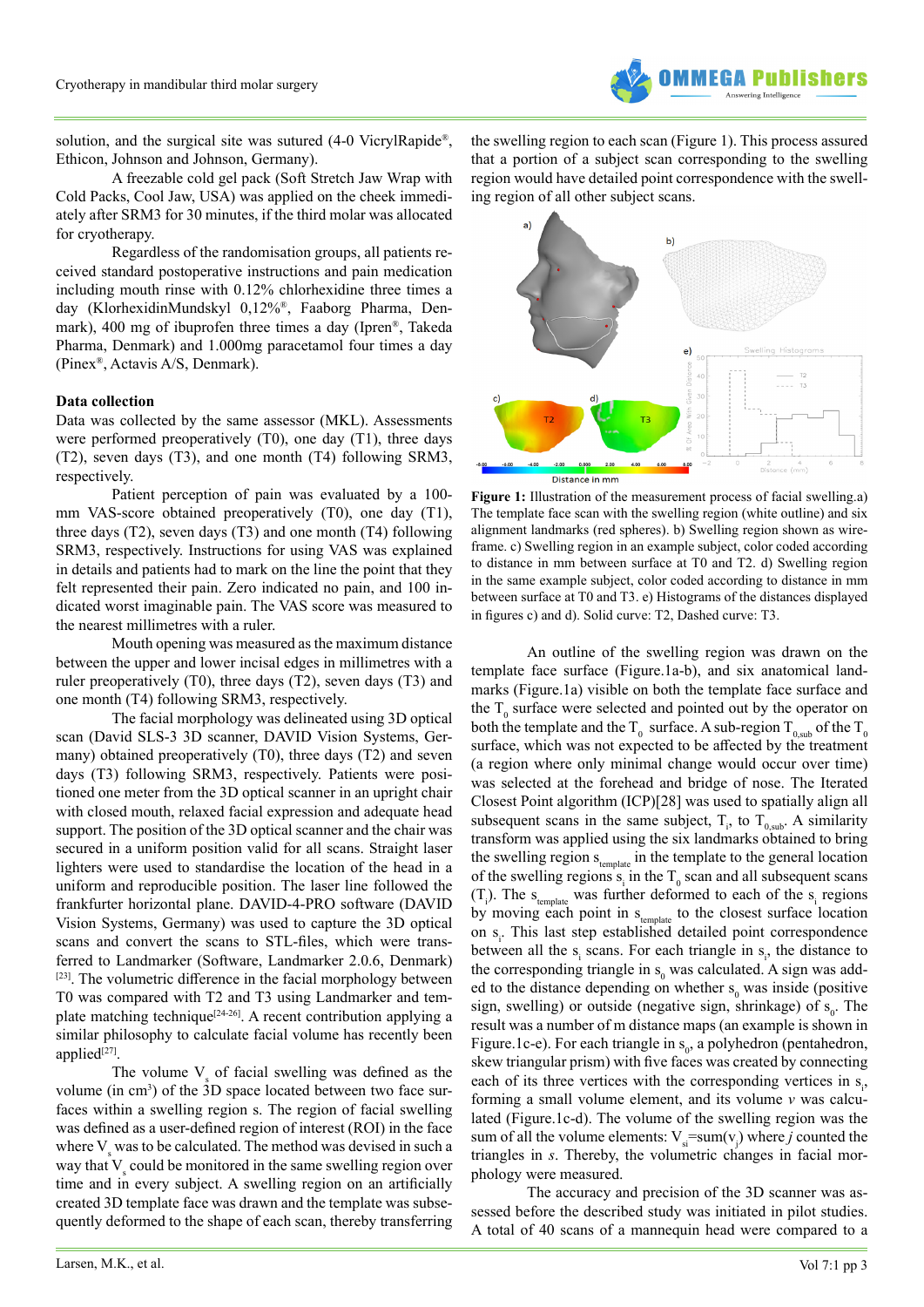**Citation:** Larsen, M.K., et al. Surgical Removal of Mandibular Third Molars with or without the Use of Cryotherapy; A Single-Blinded Randomized Controlled Trial. (2021) J Dent Oral Care 7(1): 1-9.

reference scan of the same mannequin head, which was based on averaging 30 scans of a mannequin head using a 3dMDhead.u (3dMD.com, Atlanta, GA, USA) full head scanner. The distance between the reference and each of the 40 scans was calculated at each surface point after each of the 40 scans had been spatially aligned with the reference using the ICP algorithm<sup>[28]</sup>. Histograms of the distances were created and corresponding mean and standard deviation of the distances were reported as a measure of accuracy and precision of the David SLS-3 3D scanner. Moreover, 3D scans of eight artificial swellings were compared to reference scans of the same swellings. In order to validate the method of swelling volume calculation, artificial swellings were created by applying silicone material (Coltène President Putty, Coltène Whaledent AG, Switzerland) to the mannequin head. The silicone material was applied in realistic swelling shapes on the mannequin head and scanned in the David SLS-3 3D scanner as well as in a cone beam computed tomography scanner (Planmeca ProMax 3D Max, Planmeca OY, Finland) with voxel resolution 0.4, 0.4, 0.4 mm. The silicone material had a different computed tomography value than the mannequin head and could thus be segmented by intensity thresholding. Eight different artificial swellings were created and scanned in both devices and volumes were calculated and compared. In order to determine the threshold parameter for the cone beam computed tomography segmentation, an object of known dimensions (a Lego Duplo brick, The Lego Group, Denmark) was covered in silicone material and scanned in the cone beam computed tomography scanner. The silicone material was segmented in the resulting images using different intensity thresholds, each time measuring the inside width of the silicone shape corresponding exactly to the width of the Duplo brick. The optimal threshold was determined by linear regression in a plot of threshold versus measured width.

Quality of life was evaluated by oral health impact profile-14 (OHIP-14) questionnaire. OHIP-14 is organised into seven conceptual dimensions including functional limitation, physical discomfort, psychological discomfort, physical disability, psychological disability, social disability and handicap. Two items are used to measure each dimension and consequently the questionnaire consists of 14 items. Response format of OHIP-14 was as follows: Very often = 4; Fairly often or many times  $= 3$ ; Occasionally  $= 2$ ; Hardly ever or nearly never  $= 1$ ; Never/I do not know  $= 0$ . The OHIP-14 scale ranged from 0 to 56 and dimension score ranged from 0 to 8. The values of the 14 items and each dimension were summed to calculate the OHIP-14 severity score with higher scores indicating poorer quality of life. Patients were carefully instructed in the OHIP-14 questionnaire and completed the questionnaires by themselves. The OHIP-14 questionnaire was filled out preoperatively (T0) and compared with OHIP-14 questionnaire after seven days (T3) and one month (T4) following SRM3.

Intra- and postoperative complications including bleeding, infection, mucosal dehiscence, dry socket, and neurosensory disturbance of the inferior alveolar nerve were registered after three days (T2), seven days (T3) and one month (T4) following SRM3, respectively.

# **Statistical analysis**

Anatomical position was presented as counts and percentage on

each treatment group. The time of surgery was presented with mean, standard deviation, minimum and maximum. Mean difference in pain, restricted mouth opening, facial swelling and quality of life were analysed with a generalised estimating equation analysis, GEE analysis for repeated observations. Missing observations in outcome variables were assumed to be missing randomly. The estimated mean value for pain, restricted mouth opening, facial swelling and quality of life were expressed with a 95% confidence interval (CI). Statistical significance of the P-value was set at 0.05. The analyses were descriptive and adjusted for age, sex, smoking and time of surgery.

Data management and statistical analysis was performed with Excel (version 2013, Microsoft, Redmond, Washington) and R (version 3.6.1, Missouri, USA).

# **Results**

#### **Study population**

Thirty-one patients (14 men and 17 female) with a mean age of 22.7 years  $(\pm 4.6)$  were included. One patient dropped out due to loss of follow-up. To obtain equal distribution between groups, one patient was included additionally. Mean length of surgery was 7.0 minutes ( $\pm$  3.7) with no statistically significant difference between test and control group ( $P = 0.186$ ) (Table 1). The contralateral third molar was removed after 21 days (range: 10-39 days).

**Table 1:** Anatomical position of mandibular third molars and time of surgery in the two groups and total.

| Variable               | Level          | No cryother-<br>apy $(n=31)$ | Cryothera-<br>$py (n=31)$ | Total<br>$(n=62)$ |  |
|------------------------|----------------|------------------------------|---------------------------|-------------------|--|
| Anatomical             | 1              | 20(64.5)                     | 13(41.9)                  | 33 (53.2)         |  |
| position (Win-         | $\mathfrak{D}$ | 5(16.1)                      | 4(12.9)                   | 9(14.5)           |  |
| ter), $n$ (%)          | $\mathcal{E}$  | 4(12.9)                      | 8(25.8)                   | 12(19.4)          |  |
|                        | 4              | 2(6.5)                       | 6(19.4)                   | 8(12.9)           |  |
| Anatomical             | 1              | 0(0.0)                       | 0(0.0)                    | 0(0.0)            |  |
| position (P&G          | $\mathfrak{D}$ | 29 (93.5)                    | 29 (93.5)                 | 58 (93.5)         |  |
| transversal), n<br>(%) | 3              | 2(6.5)                       | 2(6.5)                    | 4(6.5)            |  |
| Anatomical             | 1              | 10(32.3)                     | 9(29.0)                   | 19 (30.6)         |  |
| position (P&G          | $\mathfrak{D}$ | 13 (41.9)                    | 14(45.2)                  | 27(43.5)          |  |
| vertical), $n$ $(\%)$  | 3              | 8(25.8)                      | 8(25.8)                   | 16(25.8)          |  |
| Time of<br>sur-        | mean (sd)      | 7.39(4.28)                   | 6.68(3.05)                | 7.03(3.70)        |  |
| gery (minutes)         | min            | 3                            | 4                         | 3                 |  |
|                        | max            | 20                           | 15                        | 20                |  |

P&G, Pell & Gregory;n, number of wisdom teeth;Q1, first quartile; Q3, third quartile; sd, standard deviation

Postoperative instructions were followed by all patients. Infection involving either fever, chills, sore lymph nodes and pus occurred following removal of six third molars, which were treated sufficiently with antibiotics involving phenoxymethyl penicillin 800 mg (Primcillin®, Meda, Denmark) four times a day and metronidazole 500 mg (Metronidazol "DAK", Takeda Pharma, Denmark) two times a day for seven days. However, one patient presented with a long-lasting infection involving pus, bone sequestration and continuous facial swelling, which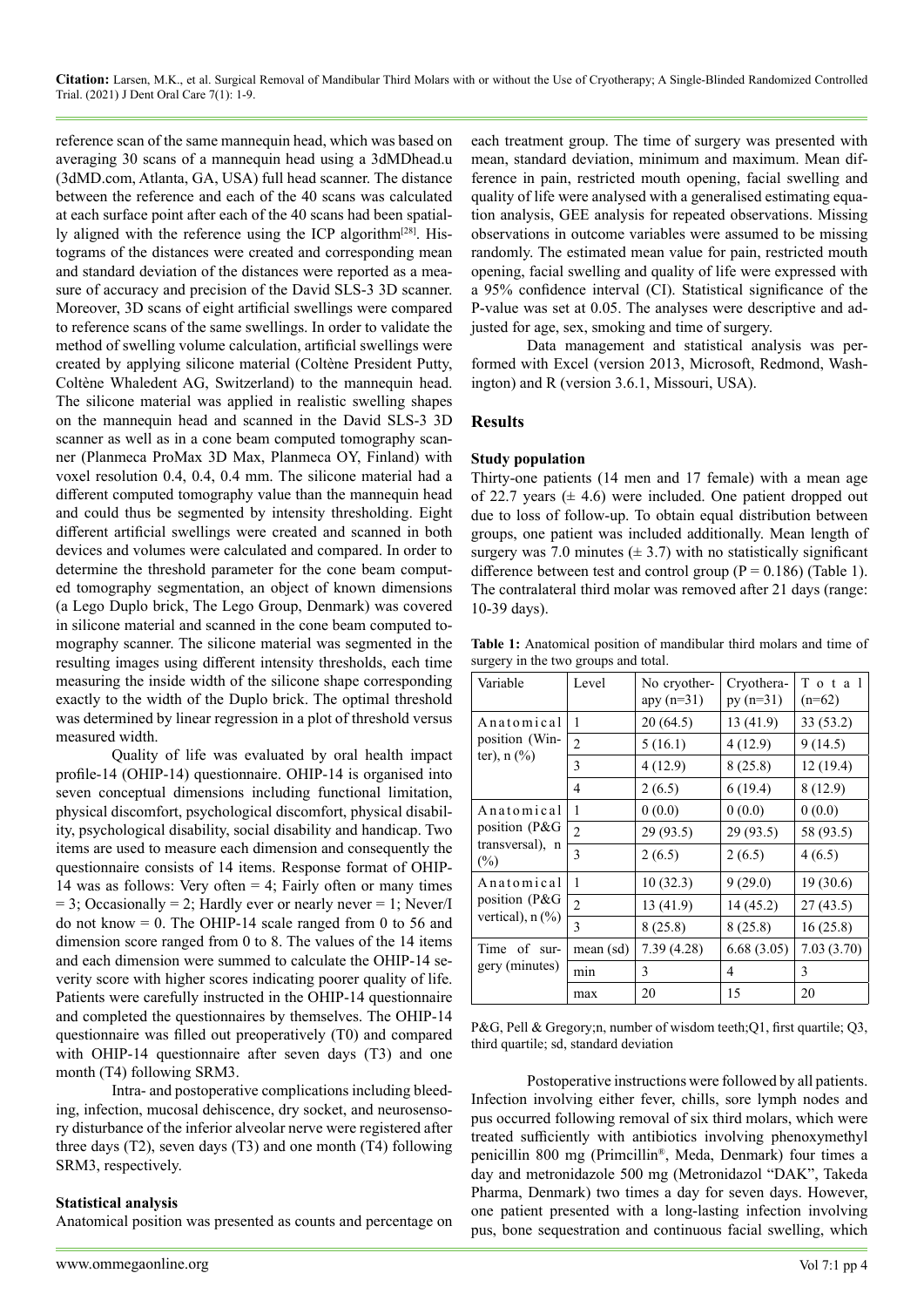

were treated sufficiently with phenoxymethylpenicillin 800mg (Primcillin®, Meda, Denmark) four times a day for a month. Further complications were not observed.

The David SLS-3 3D scanner was highly accurate and precise during scanning of a static object and highly reliable, when comparing the difference between volumes. The mean and standard deviation of the mean distance histogram was  $0.000 \pm$ 0.037. The mean and maximum of the differences between volume measurements carried out using the two modalities (Vcone beam computer tomography  $-$  Vsurface) were  $-0.20$  cm<sup>3</sup> and 0.73 cm<sup>3</sup>, (n = 8), (P = 0.63), respectively, while the correlation between them was 0.98 (95% confidence interval [0.92;1.00]).

#### **Pain**

Mean VAS score of pain with or without cryotherapy was 8.47  $\pm$  16.17 (T0), 59.42  $\pm$  24.01 (T1), 37.48  $\pm$  25.42 (T2), 20.70  $\pm$ 21.07 (T3) and  $3.36 \pm 11.62$  (T4). There was no statistically significant difference between the two treatment modalitiesat any time point (Table 2). However, a tendency to lower VAS score of pain was observed after three days (T2), seven days (T3) and one month (T4) with cryotherapy compared with no cryotherapy (Figure.2).



**Figure 2:** Boxplot illustrating the variability of VAS score between cryotherapy and no cryotherapy

There was no statistically significant difference in VAS score of pain between the two treatment modalities at any time points, when the groups were adjusted for age, smoking and length of surgery. However, VAS score of pain was 9.47 mm lower in females compared with males after one month (T4), which was statistically significant  $(P< 0.05)$ .

#### **Mouth opening**

Mean maximum mouth opening with or without cryotherapy was  $47.26 \pm 6.55$  (T0),  $34.30 \pm 9.71$  (T2),  $40.28 \pm 9.89$  (T3) and  $44.27 \pm 8.70$  (T4). There was no statistically significant difference between the two treatment modalities at any time point (Table 2 and Figure. 3). However, a tendency to lessened restricted mouth opening was observed with cryotherapy compared with no cryotherapy at all time point.





There was no statistically significant difference in maximum mouth opening between the two treatment modalities at any time points, when groups were adjusted for age, sex and

**Table 2:** Results before removal of M3 (T0) compared with one day (T1), three days (T2), seven days (T3) and one month (T4).

| Time          |        | $T1-T0$ |                     |       | $T2-T0$ |         |                      | $T3-T0$ |       |         |                      | $T4-T0$ |       |         |                     |       |       |
|---------------|--------|---------|---------------------|-------|---------|---------|----------------------|---------|-------|---------|----------------------|---------|-------|---------|---------------------|-------|-------|
| Cryotherapy   |        | Esti    | 95% CI              | se    | P       | Esti    | 95% CI               | se      | P     | Esti    | 95% CI               | se      | P     | Esti    | 95% CI              | se    |       |
| Swell-<br>ing | $\div$ |         |                     |       |         | Ref.    |                      |         |       | Ref.    |                      |         |       |         |                     |       |       |
|               | $^{+}$ |         |                     |       |         | 0.54    | $[-2.99;$<br>4.06]   | 1.797   | 0.765 | 0.05    | $[-1.86;$<br>1.95]   | 0.972   | 0.96  |         |                     |       |       |
| Pain          | $\div$ | Ref.    |                     |       |         | Ref.    |                      |         |       | Ref.    |                      |         |       | Ref.    |                     |       |       |
|               | $+$    | 1.65    | $[-9.39;$<br>12.68] | 5.632 | 0.77    | $-1.84$ | $[-15.08;$<br>11.40] | 6.754   | 0.785 | $-1.07$ | $[-15.62;$<br>13.48] | 7.424   | 0.885 | $-7.12$ | $[-16.59;$<br>2.36] | 4.834 | 0.141 |
| $Tris-$       | $\div$ |         |                     |       |         | Ref.    |                      |         |       | Ref.    |                      |         |       | Ref.    |                     |       |       |
| mus           | $+$    |         |                     |       |         | 1.74    | $[-2.79;]$<br>6.28]  | 2.315   | 0.451 | 0.33    | $[-4.24;$<br>4.90]   | 2.333   | 0.887 | 1.09    | $[-5.20;$<br>7.38]  | 3.209 | 0.734 |
| QoL           | $\div$ |         |                     |       |         |         |                      |         |       | Ref.    |                      |         |       | Ref.    |                     |       |       |
|               | $^{+}$ |         |                     |       |         |         |                      |         |       | 1.1     | $[-5.14]$<br>7.34]   | 3.184   | 0.73  | 0.46    | $[-4.08;$<br>5.00]  | 2.315 | 0.843 |

CI, confidence interval; Esti, estimate; M3, mandibular third molar; QoL, quality of life; se, standard error; Ref.: reference; VAS, visual analog scale.

Third molars allocated to no cryotherapy were used as reference for the group with cryotherapy.

Swelling: Assessed by superimposition of three-dimensional scans. Estimated value reveals differences in cubic millimetres with cryotherapy compared to no cryotherapy.

Pain: Assessed by VAS. Estimated value reveals differences in VAS score of pain in millimetres with cryotherapy compared with no cryotherapy. Trismus: Assessed by a ruler. Estimated value shows how many mm the incisal distance has increased or decreased compared to no cryotherapy. Quality of life: Assessed by OHIP-14 score. Estimated value reveals differences in immediate quality of life with cryotherapy compared to no cryotherapy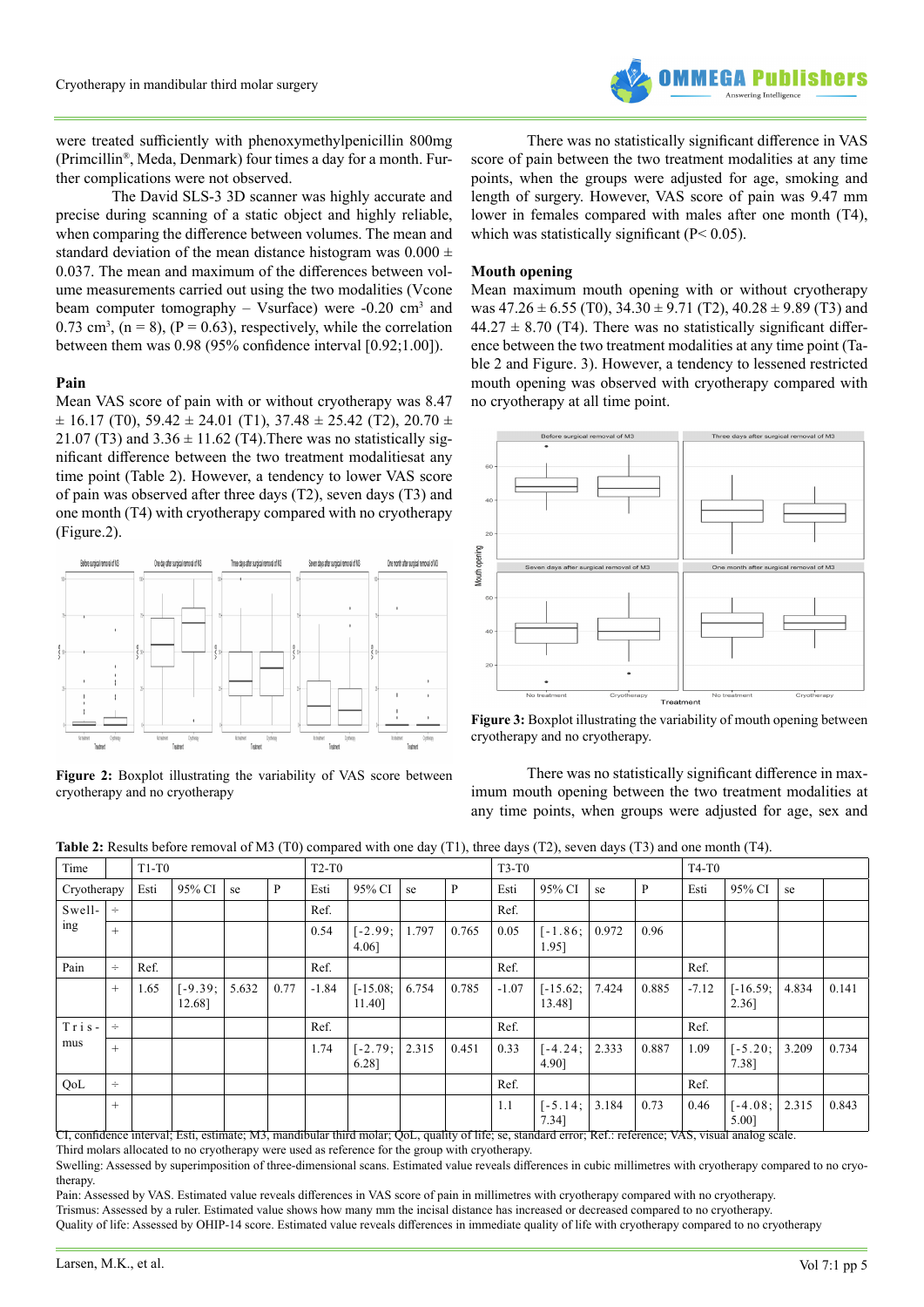**Citation:** Larsen, M.K., et al. Surgical Removal of Mandibular Third Molars with or without the Use of Cryotherapy; A Single-Blinded Randomized Controlled Trial. (2021) J Dent Oral Care 7(1): 1-9.

smoking. However, maximum mouth opening was statistically significant restricted after three days (T2) and seven days (T3) with increasing length of surgery ( $P < 0.05$ ). Maximum mouth opening continuously decreased by 1.2 mm after three days (T2) and 1.1 mm after seven days (T3), when length of surgery increased by one minute.

#### **Facial swelling**

Mean facial swelling with or without cryotherapy was  $8.2 \pm 6.3$ mm<sup>3</sup> (T2) and  $2.6 \pm 3.6$  mm<sup>3</sup> (T3) compared with (T0). There were no statistically significant differences between the two treatment modalities at any time point (Table 2). However, a tendency to lessened facial swelling was observed with no cryotherapy compared to cryotherapy.

#### **Quality of life**

Mean OHIP-14 score with or without cryotherapy was  $14.05 \pm$ 12.74 (T0),  $19.67 \pm 13.28$  (T3) and  $6.03 \pm 8.52$  (T4). There was no statistically significant difference between the two treatment modalities at any time point (Table 2 and Figure. 4).



**Figure 4:** Boxplot illustrating the variability of OHIP-14 score between cryotherapy and no cryotherapy.

There was no statistically significant difference in OHIP-14 score between the two treatment modalities, when groups were adjusted for age, smoking and length of surgery. However, OHIP-14 score was 7.63 higher in females compared with males after one month (T4), indicating reduced short-term quality of life in females after one month. The difference was statistically significant ( $P < 0.05$ ).

#### **Discussion**

The objective of the present study was to test the null-hypothesis of no difference in pain, restricted mouth opening, facial swelling and quality of life following SRM3 with 30 minutes of immediate cryotherapy compared with no cryotherapy. The null-hypothesis could not be rejected due to absence of statistically significant difference between the two treatment modalities, although a tendency to lower VAS score of pain and trismus was observed with the use of cryotherapy. However, the present study is characterised by certain limitations including small patient sample, collecting data at predetermined time intervals, quality of life assessment by one self-administrated questionnaire and inconsistent consumption of analgesics following SRM3. Furthermore, the temperature of the skin and subcutaneous tissue was not registered. Moreover, association between educational background, socioeconomic status, income, physical and mental health was not examined. Conclusions drawn from the results of this study should therefore be interpreted with caution and further randomised controlled trials assessing a longer time period of continuous cryotherapy or intermittent application are needed before definite conclusions can be provided about the beneficial use of cryotherapy to diminish postoperative sequelae following SRM3.

Pain is generally considered the worst nuisance following SRM3 causing mild to severe physical discomfort and commonly interfere with a person's quality of life and general functioning $[12,13]$ . The therapeutic efficacy of cryotherapy on pain relief following SRM3 has previously been assessed in systematic reviews concluding negligible effect of short-term continuous cryotherapy, which is in accordance with the results of the present study<sup>[10,11,29]</sup>. However, a significant reduction in pain has been reported with continuous cryotherapy for 45 minutes or intermittent cryotherapy for 30 minutes every hour during the 24 hours or every hour and a half during 48 hours<sup>[16,17,30]</sup>. Consequently, the therapeutic efficiency of intermittent or continuous cryotherapy on pain relief following SRM3 is inconclusive based on the current knowledge.

Patient´s perception of pain following SRM3 is influenced by several demographic factors including age, gender, anxiety, culture, ethnicity, socioeconomic status and psychological factors as well as expectations and actual pain experiences<sup>[13,31-33]</sup>. Considerable inter individual variation in pain perception and consumption of analgesics are not uncommon and young age, pre-existing pain and female sex have previously been identified as predictive factors for severe postoperative pain regardless of the type of surgical procedure<sup>[\[34\]](#page-8-0)</sup>. In the present study, VAS score of pain was significant lower in females compared with males after one month, which is in accordance with a newly published study assessing different doses of methylprednisolone following SRM3<sup>[\[35\]](#page-8-1)</sup>. However, these results are in contrast to previous studies reporting higher perception of pain in females compared with males following SRM[3\[32,36\]](#page-8-2). Consequently, association between demographic factors and predictors for pain should be included in further studies assessing perception of pain following SRM3.

Temporary restricted mouth opening is common following SRM3<sup>[37]</sup>. The therapeutic efficacy of cryotherapy on restricted mouth opening has previously been assessed in systematic reviews disclosing insignificant effect of short-term continuous cryotherapy, which is in accordance with the results of the present study[10,11,29]. However, a significant reduction in temporary restricted mouth opening has been reported with intermittent cryotherapy for 30 minutes every hour during the first day<sup>[16]</sup>. Predictive factors of restricted mouth opening following SRM3 include preoperative index of surgical difficulty, length of surgery and surgical trauma<sup>[38]</sup>. In the present study, demographic parameters and index of surgical difficulty did not differ significantly, but increased length of surgery led to pronounced restricted mouth opening, which is in accordance with previous studies<sup>[35,38,39]</sup>. Consequently, temporary restricted mouth opening following SRM3 are mainly originated by the length of surgery as well as surgical trauma, while the efficiency of cryotherapy seems negligible.

The therapeutic efficacy of cryotherapy on facial swell-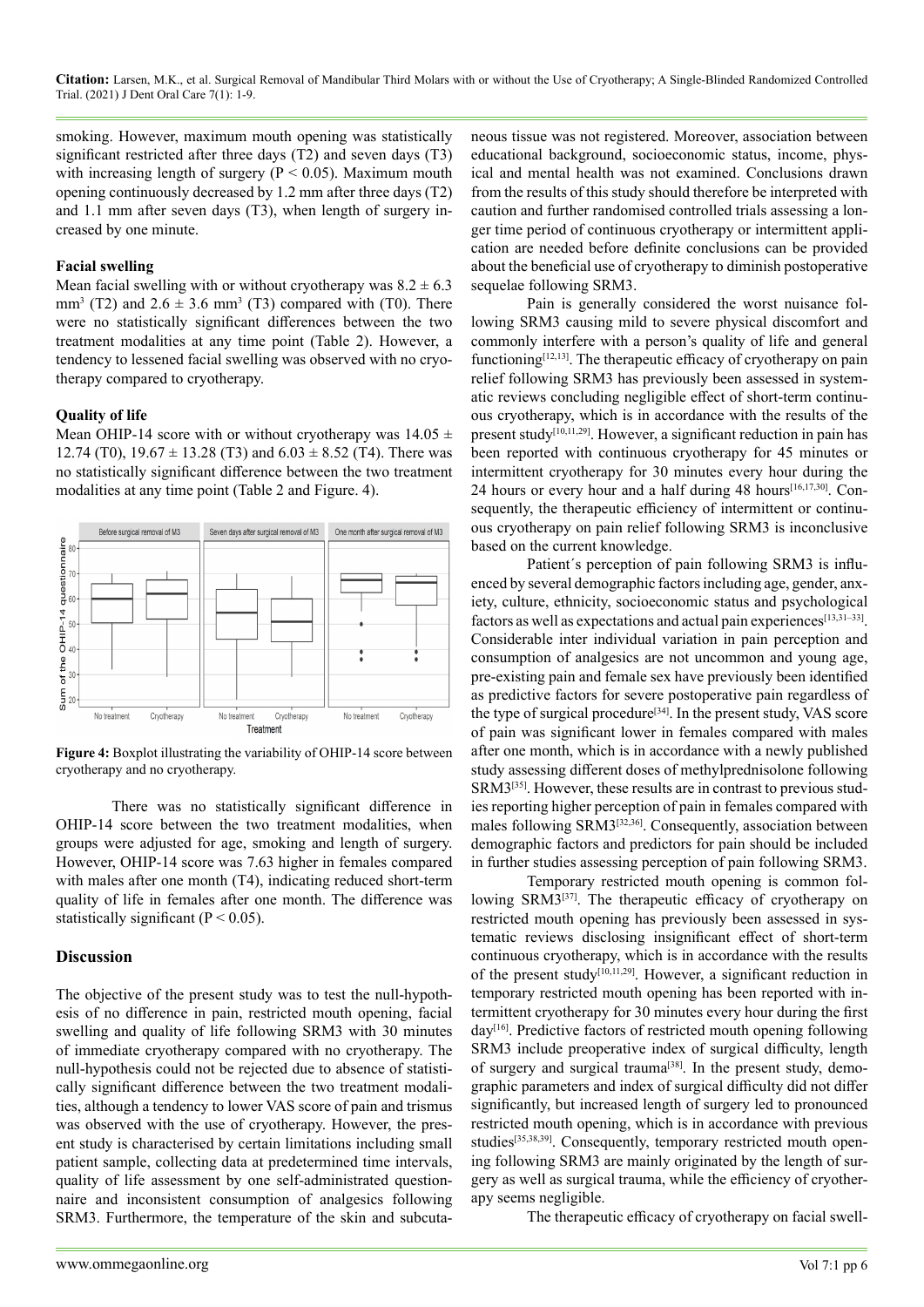

ing following SRM3 has previously been assessed in systematic reviews disclosing insignificant effect of short-term continuous cryotherapy, which is in accordance with the results of the present study<sup>[10,11,29]</sup>. However, 30 minutes of intermittent cryotherapy for 24 or 48 hours have demonstrated a significant decrease in facial swelling compared with no cryotherapy, as evaluated by 2D measurements<sup>[16,17]</sup>. Quantitative analysis of changes in facial volume by 2D measurements is associated with considerable inaccuracies and non-ionising 3D facial scans provides a novel method for measuring and comparing volumetric changes of the faces[\[20,40\].](#page-8-5) High degree of reliability, accuracy and reproducibility in quantifying volumetric changes in the facial morphology using 3D facial scan technology have been reported in experimental and clinical studies, respectively<sup>[27,40]</sup>. Assessment of facial volume changes following SRM3 with the use of 3D optical scanner technique and Slim3D computer software have previously been conducted disclosing significant diminished facial swelling with 45 minutes of immediate Hilotherm cryotherapy compared with conventional cooling compresses after two and ten days<sup>[20]</sup>. In the present study, no significant difference in facial swelling was observed with 30 minutes of immediate continuous cryotherapy compared with no cryotherapy as evaluated by 3D facial surfaces and template matching technique after three and seven days. Modern concepts of 3D scanning technology seem to be a cheap, valid and reliable tool for quantitative analysis of facial morphology as well as assessment of volumetric facial changes over time[\[41-43\]](#page-8-6). However, the reliability, accuracy and reproducibility of 3D scanning technology for assessment of changes in the facial morphology at different time points are influenced by alignment errors by the observer as well as variations in facial expression or posture of the subjects scanned<sup>[40]</sup>. Moreover, superimposition and measurements of volumetric changes are associated with some inaccuracy due to changes in facial expression or head posture. In the present study, patients were positioned in an identical distance from the 3D optical scanner in an upright chair with closed mouth, relaxed facial expression and adequate head support. Uniform and reproducible natural head position was secured with laser lights to improve the accuracy, reproducibility and reliability of the method. In addition, two minor experiments were made to determine the accuracy and precision of the David SLS-3 3D scanner. The experiments showed that the David SLS-3 3D scanner was highly accurate, precise and reliable. Template matching techniqueis a simple tool for superimposition of 3D scans and has previously been used for identifying odontological differences of molars and volumetric changes after facial surger[y\[27,44\]](#page-7-11). The 3D template can subsequently be deformed to the shape of each scan and thereby transferring the ROI, so the 3D template can be used and fit to each 3D scan.

Deteriorated quality of life following SRM3 is frequently reported, as documented in systematic reviews<sup>[45,46]</sup>. Assessment of quality of life usually includes a subjective evaluation of the individual's oral health, functional well-being, emotional well-being, expectations and satisfaction with treatment as well as self-esteem. Moreover, length of surgery, severity of intraand postoperative complications as well as intensity of pain adversely affect patient's perception of quality of life<sup>[47]</sup>. Previous studies have demonstrated that continuous and intermittent cryotherapy improve quality of life following SRM3, as evaluated by self-administrated questionnaire<sup>[16,30,48]</sup>. In the present study, OHIP-14 questionnaire revealed no significant differences in quality of life between the two treatment modalities at any time points even after the groups were adjusted for age, smoking and length of surgery.OHIP-14 questionnaire is a simple, validated and reliable method for assessment of the adverse impact caused by oral conditions on well-being and quality of life<sup>[49]</sup>. However, OHIP-14 declares the patient´s overall oral impairment and does not focus on a specific surgical intervention. Consequently, further studies assessing quality of life following SRM3 should include additional self-administrated questionnaires focusing on patient´s perception of the surgical intervention as well as association between outcomes and demographic factors, socioeconomic status as well as educational background.

The null-hypothesis could not be rejected due to absence of statistically significant difference in pain, trismus, facial swelling, and quality of life following SRM3 with 30 minutes immediate cryotherapy compared with no cryotherapy. However, the present study includes limitations and methodological confounding variables, which may have affected the outcome. Further randomised controlled trials assessing longer use of cryotherapy or intermittent application are therefore needed before definite conclusions can be provided about the beneficial use of cryotherapy to diminish postoperative sequelae following SRM3.

**Acknowledgements:** A special thanks to secretary Tanja Møller Andersen, Department of Oral and Maxillofacial Surgery, Rigshospitalet, Copenhagen University Hospital, Denmark for planning and booking of patients.

**Funding:** The 3D-scanner (David SLS-3 3D scanner, DAVID Vision Systems, Germany) was supported by the Danish Dental Association, Denmark.

**Competing interests:** None declared.

**Ethical approval:** The study protocol was approved by the Research Ethics Committee and the Danish Data Protection Agency.

**Patient consent:** Not required.

#### **References**

- <span id="page-6-0"></span>1. Bui CH, Seldin EB, Dodson TB. Types, frequencies, and risk factors for complications after third molar extraction. (2003) J Oral Maxillofac Surg 61(12): 1379–1389. [Pubmed](https://pubmed.ncbi.nlm.nih.gov/14663801/) │[Crossref](https://doi.org/10.1016/j.joms.2003.04.001) │ [Others](https://www.joms.org/article/S0278-2391(03)00836-X/fulltext)
- <span id="page-6-1"></span>2. Atkinson, H.C., Currie, J., Moodie, J., et al. Combination paracetamol and ibuprofen for pain relief after oral surgery: a dose ranging study. (2015) Eur J Clin Pharmacol 71(5): 579–587.

[Pubmed](https://pubmed.ncbi.nlm.nih.gov/25778933/) │ [Crossref](https://doi.org/10.1007/s00228-015-1827-x) │[Others](https://link.springer.com/article/10.1007/s00228-015-1827-x)

- 3. Juhl, G.I., Norholt, S.E., Tonnesen, E., et al. Analgesic efficacy and safety of intravenous paracetamol (acetaminophen) administered as a 2 g starting dose following third molar surgery. (2006) Eur J Pain 10(4): 371–377. [Pubmed](https://pubmed.ncbi.nlm.nih.gov/16085437/) │ [Crossref](https://doi.org/10.1016/j.ejpain.2005.06.004) │[Others](https://onlinelibrary.wiley.com/doi/abs/10.1016/j.ejpain.2005.06.004)
- 4. Kocer, G., Yuce, E., Tuzuner Oncul, A., et al. Effect of the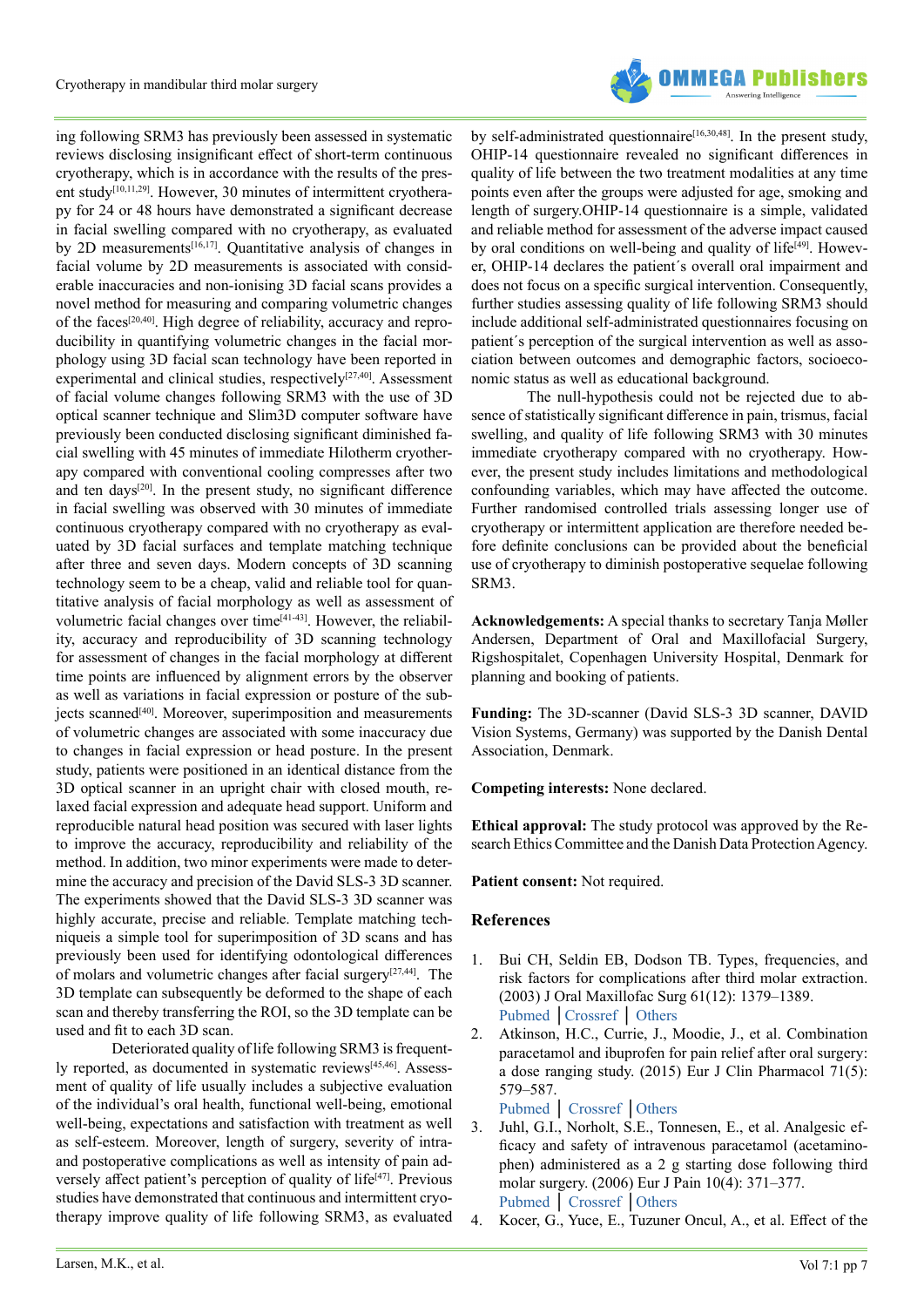route of administration of methylprednisolone on oedema and trismus in impacted lower third molar surgery. (2014) Int J Oral Maxillofac Surg 43(5): 639–43. [Pubmed](https://pubmed.ncbi.nlm.nih.gov/24332587/) │ [Crossref](https://doi.org/10.1186/s12903-019-0824-3) [│Others](https://bmcoralhealth.biomedcentral.com/articles/10.1186/s12903-019-0824-3)

5. Xiang, X., Shi, P., Zhang, P., et al. Impact of platelet-rich fibrin on mandibular third molar surgery recovery : a systematic review and meta-analysis. (2019) BMC Oral Health 19(1):163.

<span id="page-7-0"></span>[Pubmed](https://pubmed.ncbi.nlm.nih.gov/31345203/) │ Crossref │Others

- 6. Deal, D.N., Tipton, J., Rosencrance, E., et al. Ice reduces edema: A study of microvascular permeability in rats. (2002) J Bone Joint Surg Am 84(9):1573-1578. [Pubmed](https://pubmed.ncbi.nlm.nih.gov/12208913/) │ Crossref [│Others](https://journals.lww.com/jbjsjournal/Abstract/2002/09000/Ice_Reduces_Edema__A_Study_of_Microvascular.9.aspx)
- 7. Otte, J.W., Merrick, M.A., Ingersoll, C.D., et al. Subcutaneous adipose tissue thickness alters cooling time during cryotherapy. (2002) Arch Phys Med Rehabil 83: 1501–1505. [Pubmed](https://pubmed.ncbi.nlm.nih.gov/12422316/) │ [Crossref](https://doi.org/10.1053/apmr.2002.34833) [│Others](https://www.archives-pmr.org/article/S0003-9993(02)00242-3/fulltext)
- 8. Abramson, D., Chu, L., Jr, S.T., et al. Effect of tissue temperatures and blood flow on motor nerve conduction velocity. (1966) JAMA 198: 1082–1088. [Pubmed](https://pubmed.ncbi.nlm.nih.gov/5953385/) │ [Crossref](https://doi.org/10.1001/jama.1966.03110230098021) [│Others](https://jamanetwork.com/journals/jama/article-abstract/662533)
- 9. Larsen, M.K., Kofod, T., Starch-Jensen, T. Therapeutic efficacy of cryotherapy on facial swelling, pain, trismus and quality of life after surgical removal of mandibular third molars: a systematic review. (2019) J Oral Rehabil 46(6): 563–573.

<span id="page-7-1"></span>[Pubmed](https://pubmed.ncbi.nlm.nih.gov/30869171/) │ [Crossref](https://doi.org/10.1111/joor.12789) [│Others](https://onlinelibrary.wiley.com/doi/abs/10.1111/joor.12789)

- 10. Hubbard, T.J., Aronson, S.L., Denegar, C.R. Does Cryotherapy Hasten Return to Participation? A Systematic Review. (2004) J Athl Train 39: 88–94. [Pubmed](https://www.ncbi.nlm.nih.gov/books/NBK70406/) │ Crossref │Others
- 11. Colorado-Bonnin, M., Valmaseda-Castellón, E., Berini-Aytés, L., et al. Quality of life following lower third molar removal. (2006) Int J Oral Maxillofac Surg 35: 343–347. [Pubmed](https://pubmed.ncbi.nlm.nih.gov/16280233/) │ [Crossref](https://doi.org/10.1016/j.ijom.2005.08.008) [│Others](https://linkinghub.elsevier.com/retrieve/pii/S0901502705003073)
- <span id="page-7-2"></span>12. Bortoluzzi, M.C., Guollo, A., Capella, D.L., et al. Pain levels after third molar surgical removal: An evaluation of predictive variables. (2011) J Contemp Dent Pract 12(4): 239–244.

<span id="page-7-3"></span>[Pubmed](https://pubmed.ncbi.nlm.nih.gov/22186857/) │ [Crossref](https://doi.org/10.5005/jp-journals-10024-1041) [│Others](https://www.thejcdp.com/doi/pdf/10.5005/jp-journals-10024-1041)

- 13. Fernandes, I.A., Catharina, A., Armond, V., et al. The Effectiveness of the Cold Therapy ( cryotherapy ) in the Management of Inflammatory Parameters after Removal of Mandibular Third Molars : A Meta-Analysis (2019) Int Arch Otorhinolaryngol 23(2): 221-228. [Pubmed](https://pubmed.ncbi.nlm.nih.gov/30956709/) │ [Crossref](https://doi.org/10.1055/s-0039-1677755) [│Others](https://www.thieme-connect.de/products/ejournals/abstract/10.1055/s-0039-1677755)
- 14. do Nascimento-Júnior, E.M., dos Santos, G.M.S., Tavares Mendes, M.L., et al. Cryotherapy in reducing pain, trismus, and facial swelling after third-molar surgery. (2019) J Am Dent Assoc 150: 269-277.. [Pubmed](https://pubmed.ncbi.nlm.nih.gov/30798949/) │ [Crossref](https://doi.org/10.1016/j.adaj.2018.11.008) [│Others](https://linkinghub.elsevier.com/retrieve/pii/S0002817718307876)

15. Ibikunle, A.A., Adeyemo, W.L. Oral health-related quality

- of life following third molar surgery with or without application of ice pack therapy. (2016) Oral Maxillofac Surg 20: 239–247. [Pubmed](https://pubmed.ncbi.nlm.nih.gov/27139019/) │ [Crossref](https://doi.org/10.1007/s10006-016-0558-1) [│Others](https://link.springer.com/article/10.1007%2Fs10006-016-0558-1)
- <span id="page-7-4"></span>16. Laureano Filho, J.R., de Oliveira e Silva, E.D., Batista, C.I., et al. The influence of cryotherapy on reduction of swelling, pain and trismus after third-molar extraction: a preliminary

study. (2005) J Am Dent Assoc 136(6): 774-778. [Pubmed](https://pubmed.ncbi.nlm.nih.gov/16022042/) │ [Crossref](https://doi.org/10.14219/jada.archive.2005.0261) │[Others](https://jada.ada.org/article/S0002-8177(14)63001-4/fulltext)

- 17. Honrado, C.P., Larrabee, W.F. Update in three-dimensional imaging in facial plastic surgery. (2004) Curr Opin Otolaryngol Head Neck Surg 12(4): 327–331. [Pubmed](https://pubmed.ncbi.nlm.nih.gov/15252256/) │ [Crossref](https://doi.org/10.1097/01.moo.0000130578.12441.99) │[Others](https://journals.lww.com/co-otolaryngology/Abstract/2004/08000/Update_in_three_dimensional_imaging_in_facial.12.aspx)
- <span id="page-7-5"></span>18. Da Silveira, A.C., Daw, J.L., Kusnoto, B., et al. Craniofacial applications of three-dimensional laser surface scanning. (2003) J Craniofac Surg 14(4): 449–456. [Pubmed](https://pubmed.ncbi.nlm.nih.gov/12867855/) │ [Others](https://doi.org/10.1097/00001665-200307000-00009) │ [Crossref](https://journals.lww.com/jcraniofacialsurgery/Abstract/2003/07000/Craniofacial_Applications_of_Three_Dimensional.9.aspx)
- 19. Rana, M., Gellrich, N.C., Ghassemi, A., et al. Three-dimensional evaluation of postoperative swelling after third molar surgery using 2 different cooling therapy methods: a randomized observer-blind prospective study. (2011) J Oral Maxillofac Surg 69(8): 2092–2098 [Pubmed](https://pubmed.ncbi.nlm.nih.gov/21496998/) │ [Crossref](https://doi.org/10.1016/j.joms.2010.12.038) │[Others](https://www.joms.org/article/S0278-2391(11)00062-0/fulltext)
- <span id="page-7-6"></span>20. Moher, D., Hopewell, S., Schulz, K.F., et al. CONSORT 2010 explanation and elaboration: Updated guidelines for reporting parallel group randomised trials. (2012) Int J Surg 10(1): 28–55.

<span id="page-7-7"></span>[Pubmed](https://pubmed.ncbi.nlm.nih.gov/22036893/) │ [Crossref](https://doi.org/10.1016/j.ijsu.2011.10.001) │[Others](https://linkinghub.elsevier.com/retrieve/pii/S1743919111005656)

- 21. Pell, G., Gregory, G. The radiological assessment of ectopic lower third molars. (1933) Dent Dig 39: 330. Pubmed │ Crossref │Others
- <span id="page-7-8"></span>22. Darvann, T. Landmarker: A VTK-based tool for landmarking of polygonal surfaces. In: Takada K, Kreiborg S. (eds) In Silico Dentistry - The Evolution of Computational Oral Health Science. (2008) Osaka, Japan: Medigit. Pubmed │ Crossref │Others
- <span id="page-7-9"></span>23. Darvann, T., Hermann, N., Kreiborg, S. 3D digital surface imaging for quantification of facial development and asymmetry in juvenile idiopathic arthritis. (2015) Semin Orthod 21(2): 121–124.

<span id="page-7-10"></span>Pubmed │ [Crossref](https://doi.org/10.1053/j.sodo.2015.02.008) │[Others](https://www.sciencedirect.com/science/article/abs/pii/S107387461500016X)

- 24. Öwall, L., Darvann, T., Hove, H., et al. Spatially detailed 3d quantification of improved facial symmetry after surgery in children with unicoronal synostosis. (2019) Cleft Palate Craniofac J 56(7): 918–928. [Pubmed](https://pubmed.ncbi.nlm.nih.gov/30616385/) │ [Crossref](https://doi.org/10.1177/1055665618821821) │[Others](https://journals.sagepub.com/doi/10.1177/1055665618821821)
- 25. Hutton, T., Buxton, B., Hammond, P., et al. Estimating average growth trajectories in shape-space using kernel smoothing. (2003) Comp Study IEEE Trans Med Imaging 22: 747–753.

[Pubmed](https://pubmed.ncbi.nlm.nih.gov/12872950/) │ [Crossref](https://doi.org/10.1109/tmi.2003.814784) │[Others](https://ieeexplore.ieee.org/document/1211204)

26. Tuin, T., Meulstee, J., Loonen, T. Three-dimensional facial volume analysis using algorithm-based personalized aesthetic templates. (2020) Int J Oral Maxillofac Surg 49(10): 1379-1384.

<span id="page-7-11"></span>[Pubmed](https://linkinghub.elsevier.com/retrieve/pii/S0901502720300138) │ [Crossref](https://doi.org/10.1016/j.ijom.2020.01.013) │[Others](https://pubmed.ncbi.nlm.nih.gov/32081581/)

27. Zhang, Z. Iterative point matching for registration of freeform curves and surfaces. (1994) Int J Comput Vis 13: 119– 152.

<span id="page-7-12"></span>Pubmed │ Crossref │[Others](https://link.springer.com/article/10.1007/BF01427149)

- 28. Osunde, O.D., Adebola, R.A., Omeje, U.K. Management of inflammatory complications in third molar surgery: a review of the literature. (2011) Afr Health Sci 11(3): 530–537. [Pubmed](https://pubmed.ncbi.nlm.nih.gov/22275950/) │ Crossref │Others
- 29. Forouzanfar, T., Sabelis, A., Ausems, S., et al. Effect of ice compression on pain after mandibular third molar surgery: